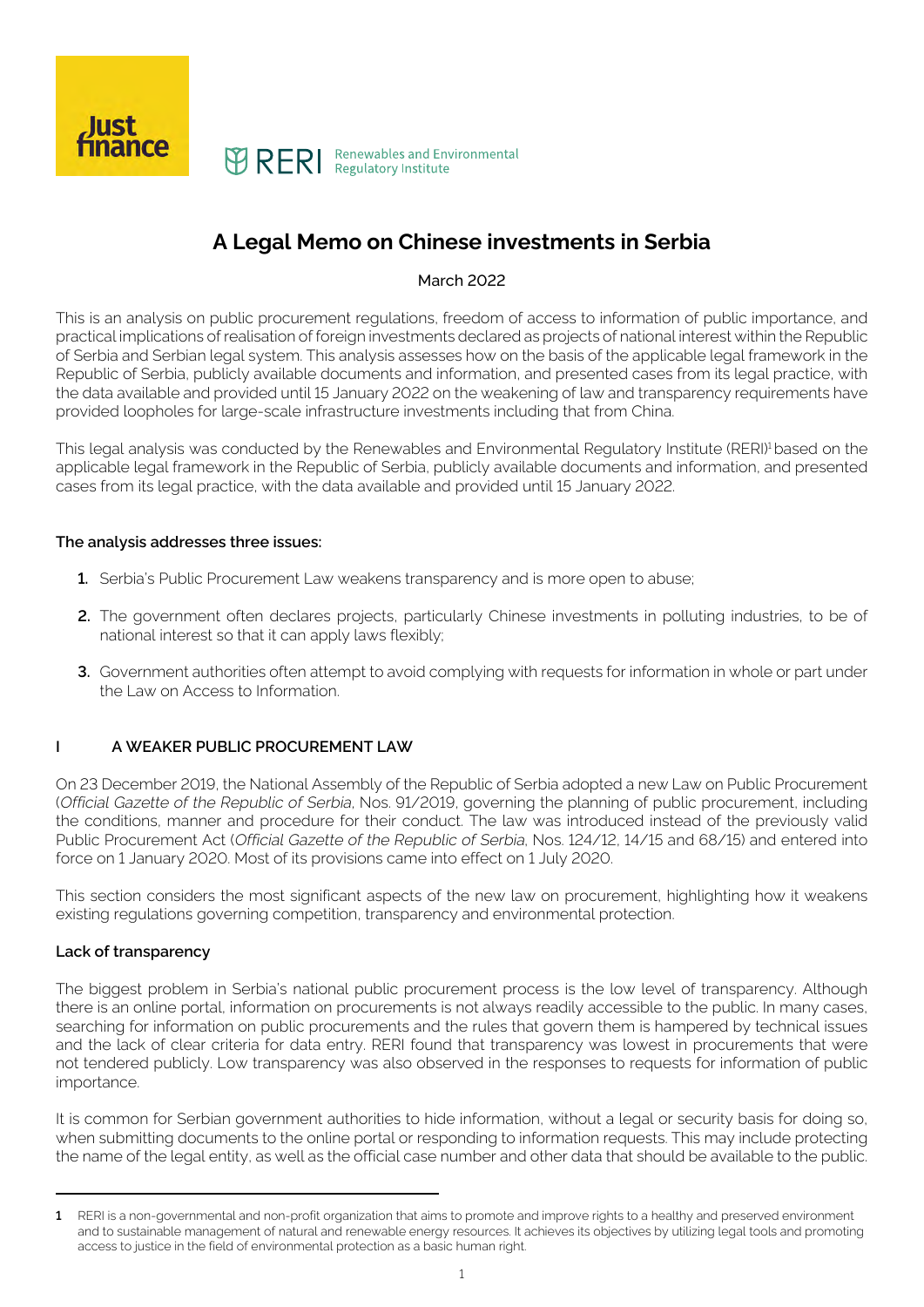

Furthermore, as we will see in section II, Serbia tries to attract foreign investors by making it easier for them to perform business activities in Serbia. To this end, a large number of tax exemptions has been established, bureaucracy in doing business has been reduced and numerous provisions, which apply to domestic investors, do not apply to foreign investors. Thus, when it comes to the Public Procurement Law, a major transparency challenge i.e. lack of transparency can be found in its Article 11. This prescribes that the provisions of this Law do not apply to public procurements and design contests that contracting authorities or entities are obliged to conduct in accordance with the procurement procedures established under an international agreement. This includes other acts pursuant to which an international law obligation was created, and which are concluded by the Republic of Serbia with one or more third countries or their inner political-territorial units, and relating to supplies, services or works intended for joint use or exploitation by the signatories.

In the sense of abovementioned, an international agreement is defined as one concluded by the Republic of Serbia in writing with one or more states, or with one or more international organizations, and regulated by international law, regardless of whether it is contained in one or more interrelated instruments, and regardless of its name.

This therefore, limits the possibility of monitoring these procedures by interested public in cases where the projects are being implemented through international agreement.

#### **Higher cost thresholds for public procurement**

Under the previous law governing public procurement, the threshold for contracting authorities imposing obligation to conduct public procurement for all types of procurement was 500,000 RSD (approx. €4,250). The new law sets a higher threshold and distinguishes between goods and services on the one hand and works on the other. The limits for goods and services is now 1,000,000 RSD (approx. €8,500) and for works 3,000,000 (approx. €25,500).

This increases the possibility of abuse, as less procurements are now obliged to follow the new procedures.

#### **Greater discretion in how contracts are awarded**

The new terms and standards for how contracts are awarded under Serbia's Law on Public Procurement appear to have been changed, in order to increase the discretion available to contracting authorities. Instead of bids being judged on prescribed criteria, such as the lowest cost, it appears that contracting authorities can now base their decisions on what they deem to be the most economically advantageous bid.

This could include:

- The bid price;
- The application of a cost effectiveness approach, such as a life-cycle cost assessment;
- An assessment of the relationship between price and quality that may consider qualitative, environmental and/or social criteria related to the subject of the public procurement contract.

This new discretionary approach, combined with poor transparency, is more open to abuse and may be expected to lead to greater arbitration of decisions.

#### **Abuse of the negotiating procedure**

A further problem with the Law on Public Procurement is its negotiating procedure, which allows the submission of bids without public tender. In practice, it is possible that in an open or restrictive procurement, a contracting authority may not receive any bids or that all bids are inadequate. It is also possible that the contracting authority can invoke the protection of exclusive rights when it assesses that the procurement can only be performed by one bidder. In extraordinary circumstances, non-competitive procurement is also possible. Contracting authorities in Serbia often abuse this right to avoid public tenders, even in situations where they have the time to plan.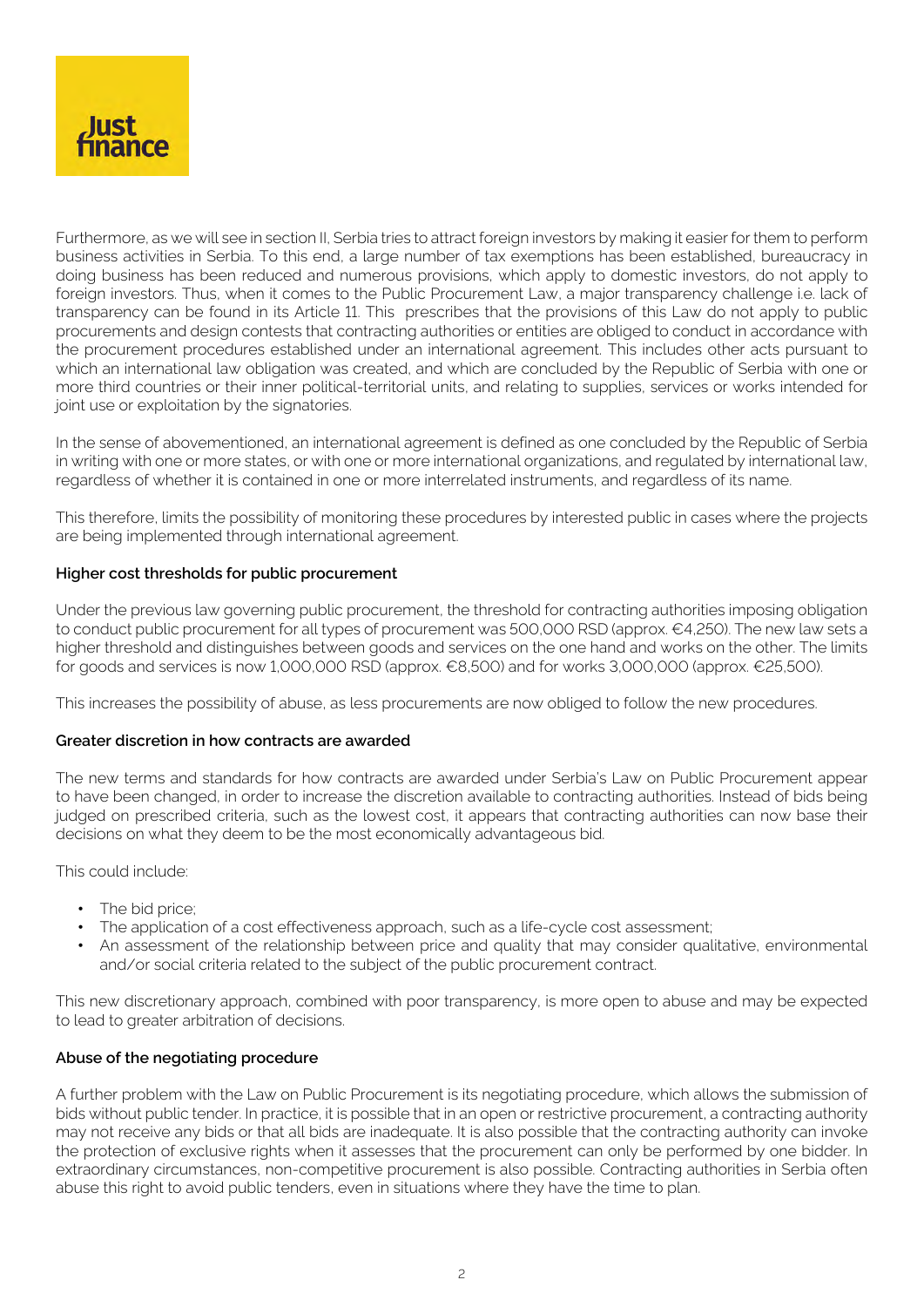

## **Expropriation under the Law on Special Procedures**

On 4 February 2020, the National Assembly adopted the Law on Special Procedures for the Implementation of the Project of Construction and Reconstruction of Line (Linear) Infrastructure of Particular Importance to the Republic of Serbia (Official Gazette of RS, no 9/2020) (**Law on Special Procedures**), which entered into force on 12 February 20202. In the context of the draft Law on Expropriation from 2021, which received criticism with regard to short deadlines it leaves to property owners, it should be noted that this law already provides short deadlines when it comes to expropriation.

Thus, for example, Article 12, Paragraph 6 of the Law on Special Procedures prescribes that the owner of the immovable property shall give a response to the expropriation proposal within five days from the receipt of the expropriation proposal at the latest, in writing or to state it to the record to the competent authority. Furthermore, this law is accompanied by bylaws, i.e. three Regulations have already been adopted during 2021 regarding this law, which determine the conditions and manner of choosing a strategic partner for projects of particular importance.

Having in mind that this law is lex specialis, principle which states that more specific rules will prevail over more general rules, the expropriation for construction and reconstruction of projects of particular importance for Serbia are performed in accordance with the procedure set in this law and not Law on Expropriation, resulting in the application of short deadlines.

#### **Defining projects of particular importance for the Republic of Serbia**

Definition of the projects of particular importance is quite vague and lacks clarity. As such, excessively wide discretionary powers are available to the government. This law applies to the construction and reconstruction of transport projects that the government deems will have a positive impact on the country's development.<sup>4</sup> According to the law, such projects should provide balanced regional and local economic development, improve international, regional and interior land connections, and prevent the degradation of the parts of the territory of the Republic of Serbia, as well as ensure and improve the population's subsistence, social development, and environmental protection, thereby enhancing the overall living standard of citizens of the Republic of Serbia.

In accordance with the Law on Special Procedures, projects involving construction and reconstruction of public line transport infrastructure and the projects of construction and reconstruction of line utility infrastructure are of particular importance to the Republic of Serbia.

In connection with projects of particular importance (PPI), particularly where the implementation of projects is urgent or in jeopardy and where a preliminary feasibility study with the general project has been carried out, the government may decide that the project, or certain stages and activities of the project, are not subject to the regulations governing the public procurement procedure. Instead, they become subject to a special procedure for selecting a strategic partner for the purpose of implementing a project of particular importance to the Republic of Serbia.

In the case of PPI that are carried out in Serbia on the basis of international agreements and bilateral agreements, they shall be governed by the rules defined in those agreements and contracts without the obligation to follow the public procurement procedure. This applies to the selection of contractors, the provision of design and control of planning and technical documentation, provision of project management or part of the project management, expert supervision of the execution of works, and technical inspection for construction and reconstruction projects.

**<sup>2</sup>** It is the Law on Special Procedures, a short name for the law on the construction and reconstruction of linear infrastructure of particular importance to the Republic of Serbia. Serbia's Ministry of Construction, Transport and Infrastructure's terminology for linear infrastructure is incorrectly termed as 'Line Infrastructure'. See [https://www.mgsi.gov.rs/sites/default/files/LAW](https://www.mgsi.gov.rs/sites/default/files/LAW%20on%20Special%20Procedures%20for%20the%20Implementation%20of%20the%20Project%20of%20Construction%20and%20Reconstruction%20of%20Line%20Infrastructure%20Structures%20of%20Particular%20Importance%20to%20the%20Republic%20of%20Serbia.pdf)

**<sup>3</sup>**  Law on Special Procedures for the Implementation of the Project of Construction and Reconstruction of Line Infrastructure Structures of Particular Importance to the Republic of Serbia, Official Gazette of RS, number 9 from 04 February 2020

**<sup>4</sup>** According to the Article 3 of the Law, "line infrastructure object" is a public transport infrastructure (road, railway, water, air, and metro, as well as line infrastructure of cable cars as a subsystem of public transport of persons), line communal infrastructure, as well as facilities in their function.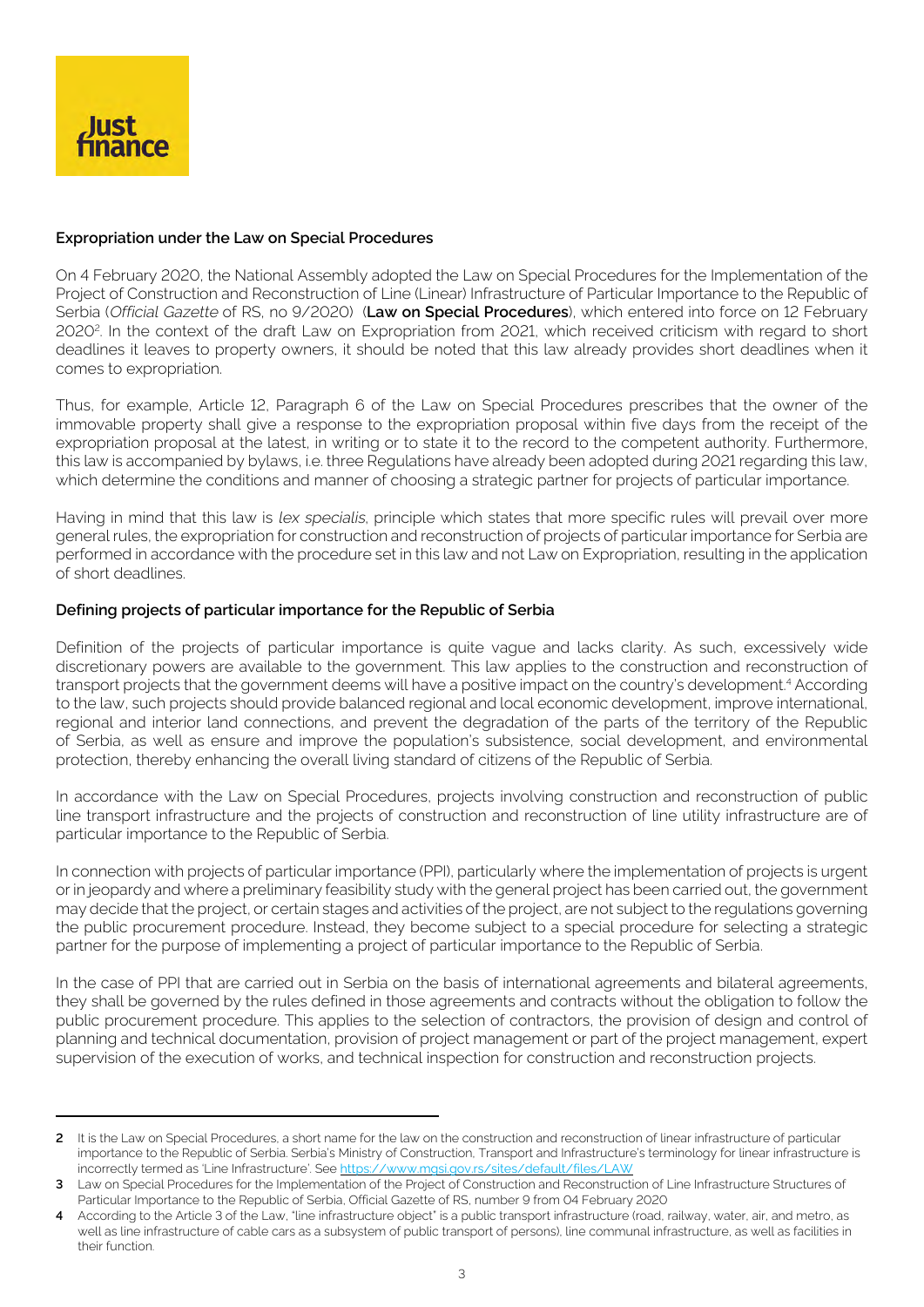

Certain provisions in the Law on Special Procedures effectively weaken the Law on Public Procurements by explicitly excluding its application. Considering the unclear and overly broad definition of the term "project of particular importance for the Republic of Serbia", the Law on Special Procedures may weaken the basic principles of competition and transparency in Serbia and lead to abuse and a greater degree of arbitrariness in its interpretation.

## **II PROJECTS OF NATIONAL INTEREST**

To attract foreign investments, the government of Serbia often declares projects to be of national interest so that it can apply laws flexibly or selectively to benefit investors. Such investments lack transparency and often place private interests ahead of those of the public.

On the other hand, there is no legal definition of the national interest in Serbian law, nor are there strictly and clearly defined conditions that must be met for it. Therefore, one more benefit for foreign investors was proposed in the amendments to the Law on Expropriation.<sup>5</sup> Even though this amendment was not adopted, $6$  this is an obvious direction of the state to easily declare the private interests of foreign investors as the public interest.

Namely, the Draft Law envisaged, among other things, that the government may determine the public interest for the implementation of projects for the construction of facilities of importance to the Republic of Serbia, in case those projects are implemented on the basis of an international agreement.<sup>7</sup> However, there are no criteria set to determine whether some agreement-based project is in the public interest, which could lead to excessively wide discretionary powers of the government. That means the government could practically declare the public interest only on the basis of fulfilling one condition - that a certain international agreement has been signed, which would later be the basis for expropriation of private property.

However, it is important to recognize that the absence of those provisions in the legal documents was not perceived as an obstacle for the privileged foreign investors in the past. Therefore, their inclusion appears to be an attempt to fit already established practices into the legal streams and make it even easier for certain foreign investors to candidate their activities to be of the public interest.

Failure to use tools such as environmental impact assessment (**EIA**), which is key to transparent and participative decision-making, enables projects to proceed despite potentially harmful impacts on the environment and local communities.

Inspectorates within the Ministry of Environmental Protection and Ministry of Construction, Transport and Infrastructure, as well as local authorities, often fail to respond to citizen petitions calling for environmental protection and checks on the construction of projects. Even when they perform such checks and determine irregularities, inspectors do not use their full legal powers to act. This serves to encourage poor levels of transparency from investors and the violation of applicable regulations.

**<sup>5</sup>** Draft Law on the Amendments of the Law on Expropriation available at: [https://otvoreniparlament.rs/uploads/akta/Predlog](https://otvoreniparlament.rs/uploads/akta/Predlog%20zakona%20o%20izmenama%20i%20dopunama%20Zakona%20o%20eksproprijaciji.pdf)

**<sup>6</sup>** Voting details for the Law on Amendments to the Law on Expropriation, 26 November, 2021 <https://otvoreniparlament.rs/glasanje/4643>

**<sup>7</sup>** Article 5 of the Draft Law on the Amendments of the Law on Expropriation.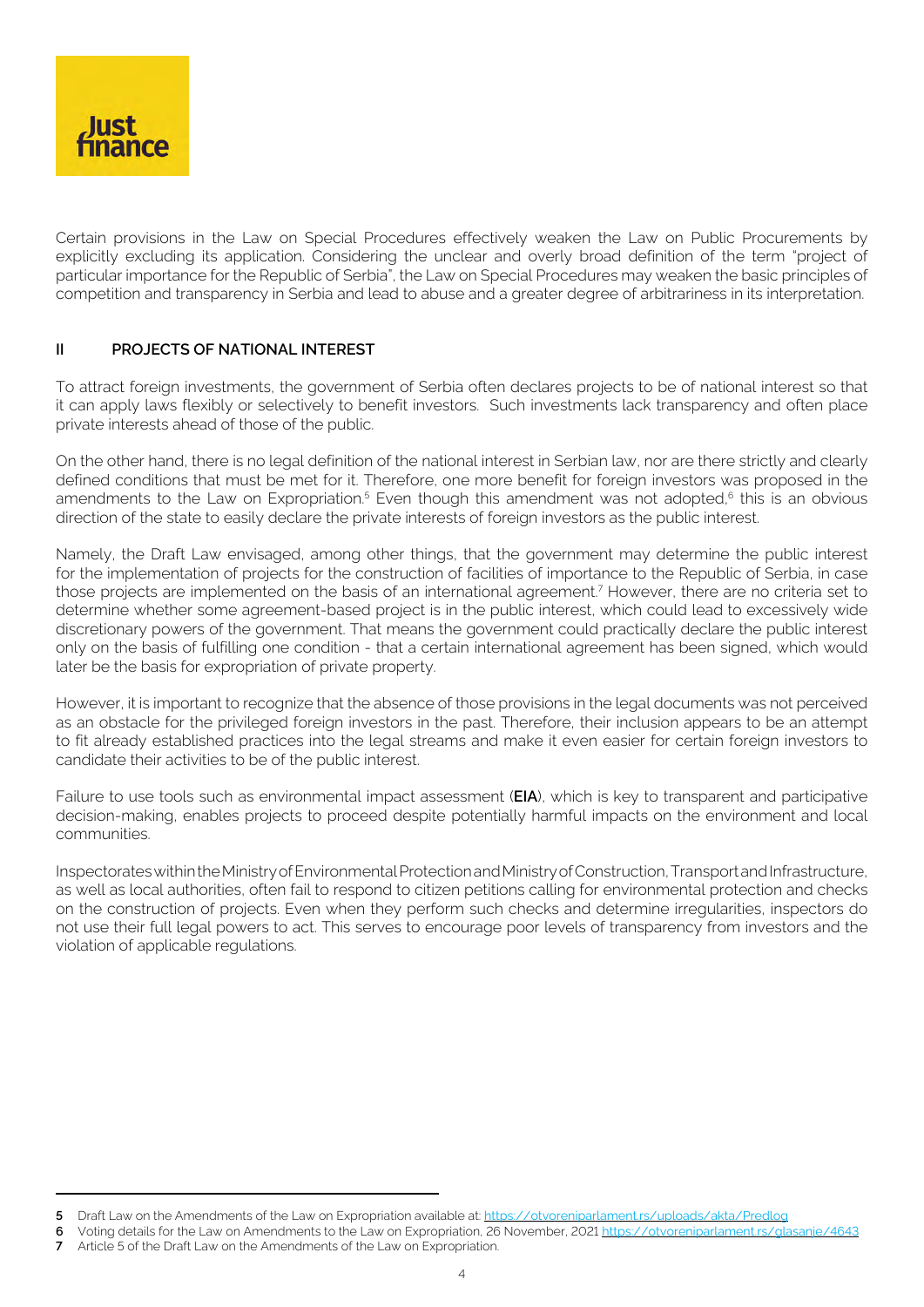

## **Construction of the Linglong Tire factory**

In February 2019, the Serbian government declared that the construction of the Linglong Tire factory was a project of national importance. This decision and the legal basis for it was neither explained nor made public. It is unclear whether the decision allows the project to effectively circumvent Serbia's legal framework.<sup>8</sup>

Following the signing of the Memorandum of Understanding between the Government of Serbia and Chinese company Shandong Linglong Tire Co. Ltd., more than 96 hectares of public land were transferred directly and without compensation to the ownership of the company Linglong International Europe d.o.o.9 Given the special status of the project, the investor was exempted from applicable fees for predesignating agricultural land for construction.<sup>10</sup>

RERI started monitoring the project because it suspected the investor was attempting to avoid requesting an EIA for the whole project, by dividing it into multiple parts and phases, a practice known as "salami-slicing". The investor first requested a permit to construct a fence, followed by another permit to construct auxiliary facilities (two phases). Finally, the investor requested a construction permit for the factory itself (ten phases), which was subject to the development of an EIA study.<sup>11</sup> So far, the City Administration of the City of Zrenjanin, according to publicly available information, issued nine construction permits for construction of the factory itself, violating the regulations in the field of planning and construction, environmental protection, as well as the general administrative procedure. However, this did not cover the development of the entire factory – the investor separated the project into two parts and postponed impact assessment of the rolling mill - which would manufacture rubber bands, and is the part of the project with the potentially highest impact on the environment - for a later phase when the construction of the all the previously mentioned facilities had already significantly progressed.<sup>12</sup> The investor also excluded the rolling mill from the EIA study and developed a separate study for that part of the factory.<sup>13</sup>

By utilizing these methods the investor presented the construction of this last part as a done deal to the authorities.

**<sup>8</sup>** The suspension of Serbia's legal system due to a so-called "project of public interest" is not a unique case. In 2015, the Law on Determining the Public Interest and Special Procedures for Expropriation and Issuance of a Construction Permit for the Realization of the Construction Project "Belgrade Waterfront" (Official Gazette of the RS, nos. 34/15 and 103/15) was passed. This derogated the Law on Expropriation, the Law on Planning and Construction and the Law on General Administrative Procedure, through lex specialis. This case represents the first of its kind in which the construction of commercial facilities aiming to satisfy private interests was declared as a project of public interest.

**<sup>9</sup>** Contract on the alienation of real estate in public ownership from 28 March 2019.

<sup>10</sup> Fee for the conversion of the agricultural land into construction land - Article 88, par. 7, Law on Planning and Construction (Official Gazette of RS, nos. 72/09, 81/09, 64/10, 24/11, 121/12, 42/13, 50/13, 98/13, 132/14, 145/14, 83/18, 31/19, 37/19, 9/20 and 52/21).

<sup>11</sup> Those ten phases include facilities for production of truck and bus tires, passenger tires and tractor tires, but also facilities such as steel warehouses and hazardous waste Location conditions no. ROP-ZRE-7166-LOC-1/2020 from 20 May 2020 issued by City Administration of the City of Zrenjanin.

**<sup>12</sup>** Construction permit issued by the Provincial Secretariat for Energy, Construction and Transportation ROP-PSUGZ-13164-CPIH-9/2021, no. 143-351-249/2021 from 14 May 2021.

**<sup>13</sup>**  Decision of the Provincial Secretariat for Urbanism and Environmental Protection no. 140-501-1164/2020-05 from 11 June 2021. Construction permit issued by the City Administration of City of Zrenjanin, ROP-ZRE-2176-CPI-2/2020, no. 351-3/2020-15-IV-05-02 from 18 March 2020.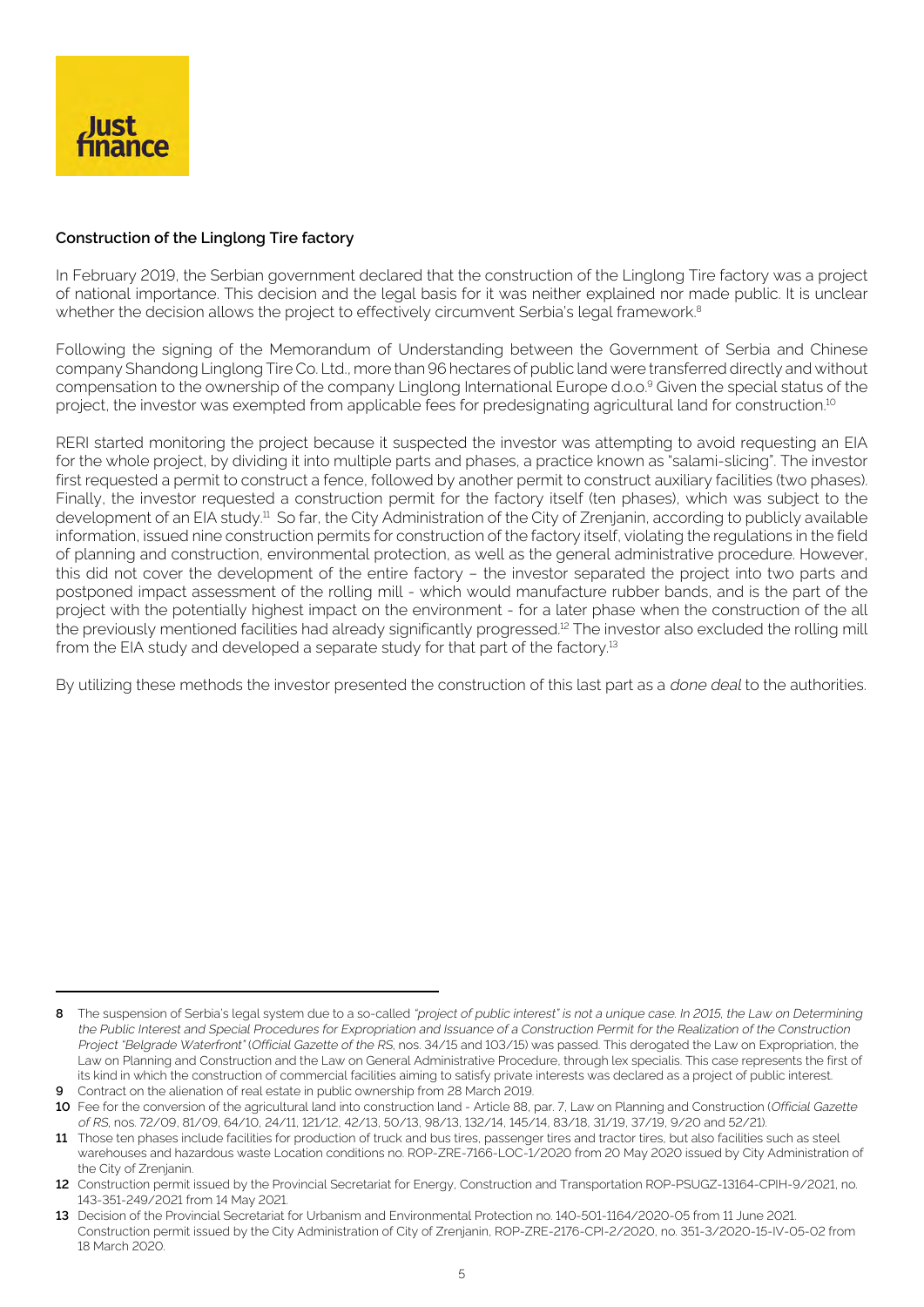

Non-transparency and irregularities in those procedures can be summarized through following:

- Due to "salami-slicing", the non-competent authority (the local authority City of Zrenjanin) issued the construction permits and decided on the EIA study rather than the authorities in the Autonomous Province, a higher instance authority;
- The City of Zrenjanin issued the construction permits for the first phase of the auxiliary works just three days after Serbia declared a state of emergency due to COVID-19, which limited scrutiny, by restricting the participation of interested members of the public in the presentation of the study;<sup>14</sup>
- Of particular concern is that all of the construction permits for the tire factory were issued without necessary conditions of the Nature Conservation, given that Carska Bara, a special nature reserve, is located only two kilometers from the location where the factory is being constructed;
- All of the construction permits for tire factory were issued prior to obtaining the EIA approval, i.e. prior to determining the environmental impact of the project;
- The EIA study did not consider the impact of drilling five wells, as per the investor's plans, which caused great concern among locals people – especially they were are already facing issues related to contaminated drinking water for more than 16 years;<sup>15</sup>
- The local authority suspended the EIA procedure for the auxiliary facilities by claiming that there were no conditions for continuing with it. This was despite strong interest in the project during the public consultation process, including the submission of 215 public opinions, all of which were declared by the local authority as "groundless";
- The public was prevented from participating in the public presentation and public debate due to the misuse COVID-19 restriction measures, first in September 2020, when an impact assessment study for the production complex was presented, and then in February 2021, when public presentation for the rolling mill was to be held;
- Although was there no indication of any incident, violent behavior or disturbance of public order or peace regarding the project in Zrenjanin nor in Novi Sad and citizens did not gather with the intention of protesting, police were present at the public presentations.

Based on the irregularities, RERI filed fifteen claims before the Administrative Court requesting to annul decisions related to construction works and EIA procedure as illegal.<sup>16</sup>

Moreover, Linglong is performing construction works without a construction permit, which was determined by the inspection authorities, upon RERI's request. However, although the construction without a construction permit is a crime and is punishable by imprisonment of six months to five years and a fine, the acting inspectors did not file criminal charges. This lead to RERI filing two criminal complaints against those responsible, in July 2020<sup>17</sup> and in June 2021.18

Despite the presented irregularities, in June 2020 the Commission for State Aid Control, confirmed that state aid granted to Linglong International Europe doo Zrenjanin for the construction of a tire factory in Zrenjanin for the amount of €83,490,605 was harmonized with rules for state aid.19 However, it appears that state aid granted was not in line with the Stabilization and Association Agreement or with national legislation.

**19**  Decision of the Commission for State Aid Control no. 401-00-00049/2020-01/7 from 05 June 2020.

**<sup>14</sup>**  Construction permit issued by the City Administration of City of Zrenjanin, ROP-ZRE-2176-CPI-2/2020, no. 351-3/2020-15-IV-05-02 from 18 March 2020.

<sup>15</sup> Location conditions no. ROP-PSUGZ-13164-LOCH-2/2020 from 17 July 2020, issued by the Provincial Secretariat for Energy, Construction and Transport.

<sup>16</sup> Ten claims related to the construction permits (nine appeals were rejected on the ground that RERI is not entitled to be party to the procedure) and five related to the EIA procedure.

<sup>17</sup> Responsible in Linglong International Europe Ltd. Zrenjanin, China Energy Engineering Group Tianjin Electric Power Construction Co., Ltd. and CRE International Ltd. Belgrade.

<sup>18</sup> The criminal complaints were submitted against Linglong International Europe ltd. Zrenjanin as a legal entity and responsible persons within the company.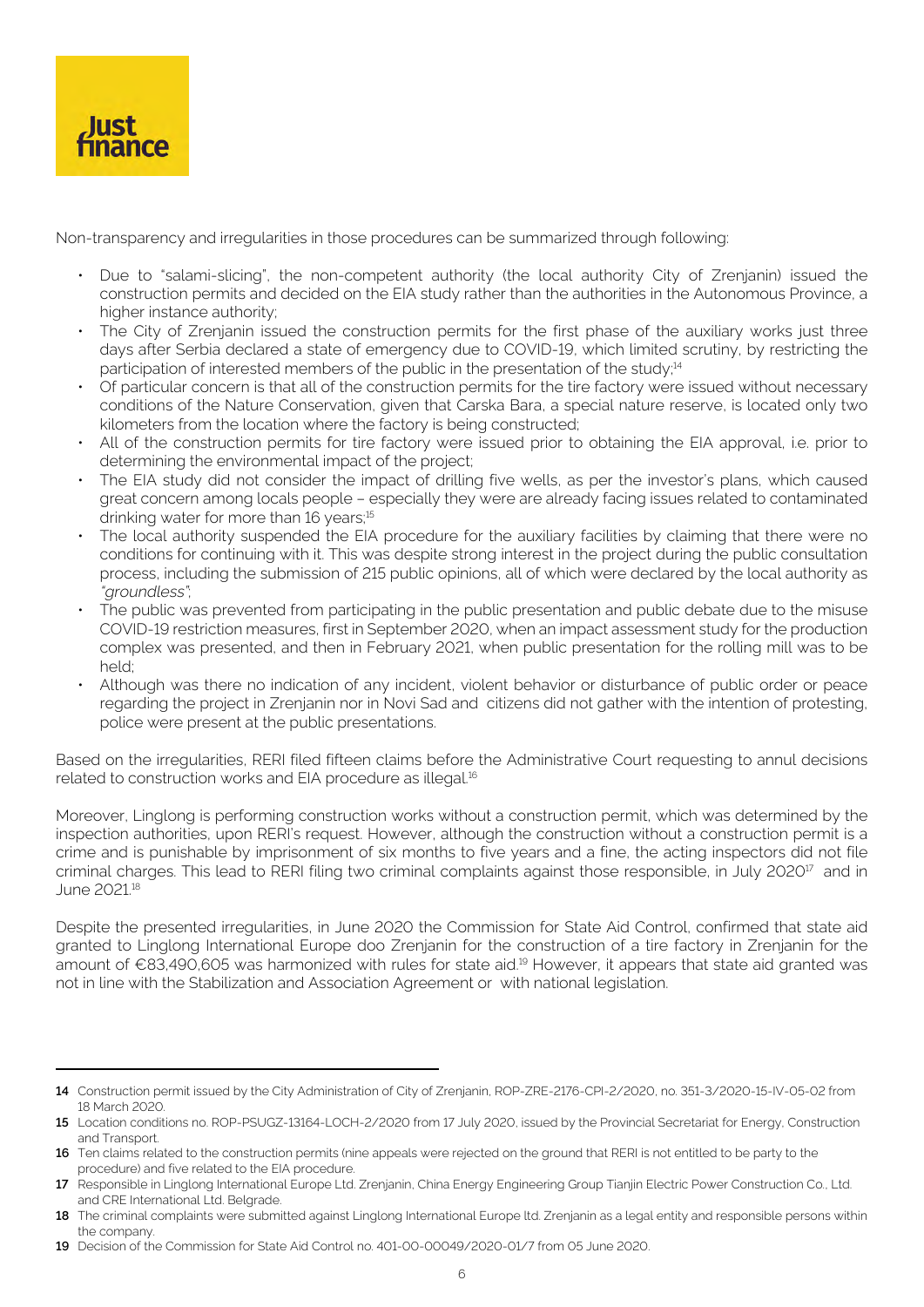

The competent authorities failed to declare that on top of the aid of more than €83 million, the state awarded additional benefits to Linglong through a long-term corporate tax holiday and duty-free import schemes. Moreover, Linglong received indirect state aid in the form of the development of infrastructure dedicated to the project through public resources. In effect, the total aid is likely to have exceeded the maximum aid allowed to large investment projects.

By signing the Stabilization and Association Agreement with the European Union, the Republic of Serbia undertook not only to harmonize regulations in the field of state aid control with EU acquis, but also to implement them.<sup>20</sup> However, the state aid grantor failed to demonstrate that there are market failures that would justify the need for state intervention and to ensure that the common interest will be protected.<sup>21</sup>

When requested by RERI, government authorities declined to disclose information related to state aid granted to Linglong, providing a further example of the lack of transparency related to the funding of the project.<sup>22</sup>

The illegalities in the project implementation were further underlined when Serbian non-profit organizations dealing with human trafficking determined that "in addition to seriously violating their labor rights, endangered health, and having in mind the working and accommodation conditions, potentially life, a large number of established facts indicate the possibility that workers are victims of human trafficking for the purpose of labor exploitation".<sup>23</sup> Following this discovery, in December 2021, Members of the European Parliament adopted an urgent resolution on forced labour in the Linglong factory and environmental protests in Serbia, which, among other things, pointed to "the serious problems with corruption and the rule of law in the environment area, over the general lack of transparency and environmental and social impact assessments of infrastructure projects, including from Chinese investments". 24

#### **Serbia Zijin Bor Copper (copper mining and smelting complex) – strategic partnership<sup>25</sup>**

In August 2018, Chinese mining company Zijin Mining Group Co. became the largest shareholder in Bor copper mining and smelting complex, a state-owned production facility in difficulties, located in the city of Bor in eastern Serbia. That was Zijin's first Company in Serbia, and in the Balkans.<sup>26</sup>

The agreement concluded between the Serbian government, RTB Bor doo Bor and Zijin Mining Group Co., Ltd obliged the contracting partners to develop an EIA for the copper mining and smelting complex.<sup>27</sup> However, the agreement stipulated that the investor would not be liable for any additional investments to ensure compliance with environmental standards and regulations following an EIA. Essentially, the state explicitly, and in writing, undertook to refrain from imposing such an obligation.<sup>28</sup> There is no evidence that an EIA study was conducted because, one was not approved by the Ministry of Environmental Protection.<sup>29</sup>

**<sup>20</sup>** Stabilization and Association Agreement between the European Communities and their Member States, of the one part, and the Republic Serbia, on the other hand (SAA) entered into force on 01 September 2013.

**<sup>21</sup>** The compliance with environmental regulations was not ensured and the Free Trade Zone in Zrenjanin already enjoys advantages over alternative locations. European Commission's Guidelines on regional State aid for 2014-2020 (2013/C 209/01), par. 39.

**<sup>22</sup>** The Commission for State Aid Control rejected the request for access to information by conclusion no. 4-00-00005/2021-01/4 from 4 February 2021, The Tax Administration refused to provide information related to the assessment of the market value of the land, stating that it is an official secret by its decision no. 037-02-00053/2021-1000 from 11 February 2021. The Government of Republic of Serbia did not responded on the FOI request up to date.

**<sup>23</sup>** More information available at: https://www.a11initiative.org/en/request-for-the-urgent-reaction-of-the-competent-institutions-in-case-ofpotential-human-trafficking-for-the-purpose-of-labor-exploitation-of-workers-from-vietnam-engaged-in-the-company-linglong/

<sup>24</sup> More information available at: [https://www.europarl.europa.eu/doceo/document/RC-9-2021-0600\\_EN.html](https://www.europarl.europa.eu/doceo/document/RC-9-2021-0600_EN.html)

<sup>25</sup> The Chinese company Zijin officially took over RTB Bor as the majority owner on 18 December 2018 (Zijin acquired a share of 63% in the ownership structure).

**<sup>26</sup>**  More information available at: https://zijinbor.com/en/about/.

<sup>27</sup> Page 20, 2.5 of the privatization agreement from 28 September 2018 (RTB Bor doo Bor was privatized).

**<sup>28</sup>**  Page 21, 2.5, iii of the Agreement.

**<sup>29</sup>**  Letter of the Ministry of Environmental Protection in case 480 09 011-00-478/20. RERI does not have information if such a study was developed considering that the Ministry of Mining and Energy did not respond to RERI's FOI request. However, if an EIA study was developed, according to the Law on EIA, it had to be approved by the Ministry of Environmental Protection.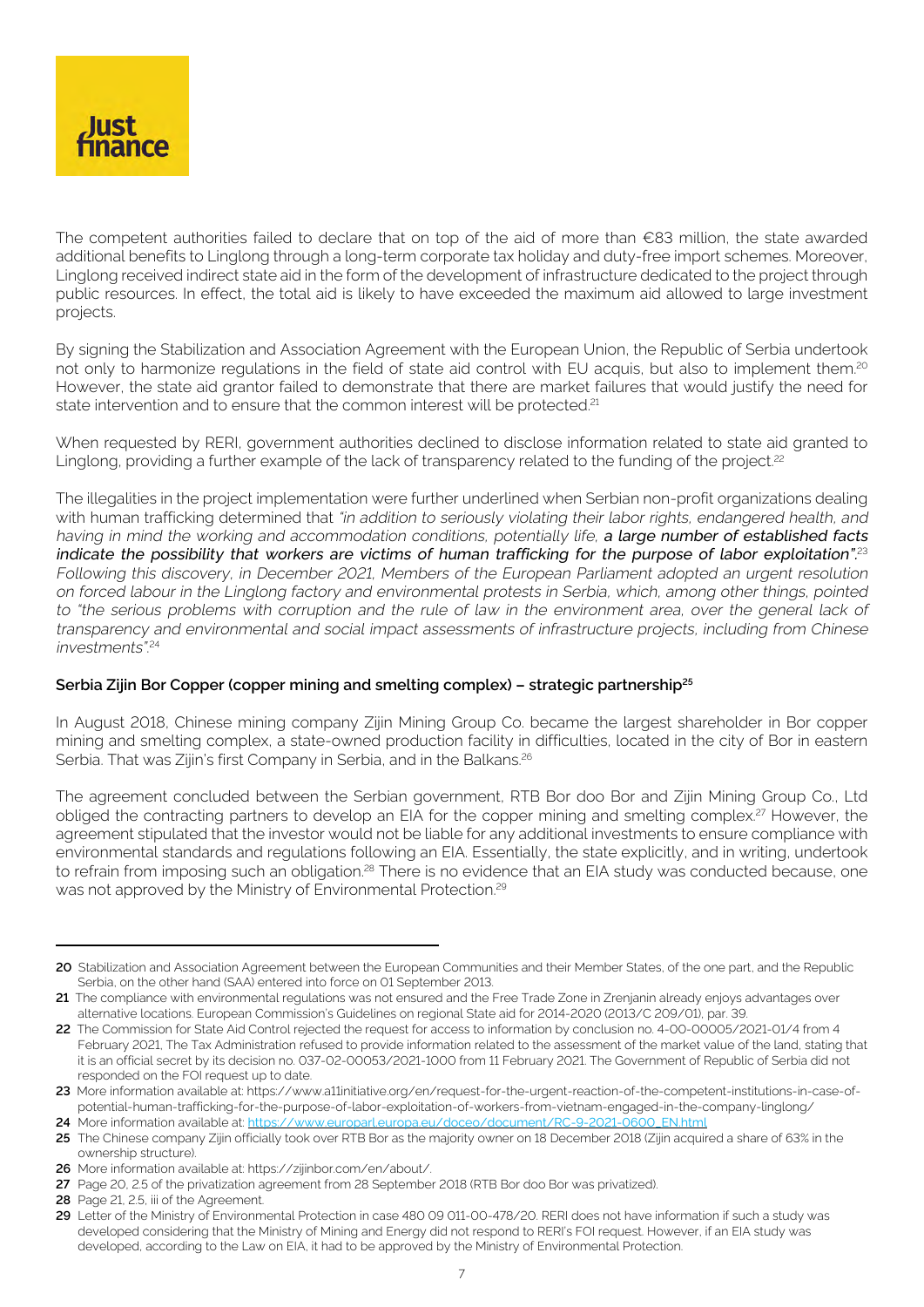

The Zijin Mining Group is currently expanding the mining complex without the correct mining, environmental and construction permits.30 Not only have the authorities failed to sanction violations of the law by Zijin, but they proudly participated in the promotion of the project. For example, Serbia's Minister of Environmental Protection Irena Vujović visited and praised construction of the facilities, constructed without construction permit and EIA approval. Local residents are particularly concerned by the gypsum disposal from the desulphurization process. An EIA is needed to determine whether gypsum is hazardous waste, having in mind that waste gas is absorbed with lime milk to produce gypsum. It is questionable what this product contains because the smelter waste gas, in addition to sulfur dioxide, contains mercury, arsenic, cadmium, nickel.<sup>31</sup> A EIA has yet to be carried out.

Following numerous overlooked requests to the competent inspection authorities to determine illegalities and initiate the procedures, RERI submitted criminal complaint against Serbia Zijin Bor Copper for performing construction works without a construction permit. In addition, RERI submitted request for initiation of commercial offence procedure due to illegal construction without EIA approval.

The investor appears to be attempting to avoid environmental impact assessment by splitting the project into several smaller ones – i.e. 'salami slicing'. Although the Ministry of Environmental Protection and Government of Republic of Serbia issued two decisions rejecting the company's intentions to develop the EIA for individual parts, the company has been mainly successful in avoiding having the project subjected to proper impact assessment.<sup>32</sup>

Zijin Mining Group is responsible for high emissions of sulfur dioxide dangerous to human health in Bor, recorded as many as 25 times during 2020 alone, almost double that of 2019 (13 times).<sup>33</sup> During the same period, the concentration of heavy metals such as arsenic was recorded at almost 50 times higher than the value determined in order to avoid, prevent or reduce harmful effects on human health and/or the environment as a whole.34 This trend continued in 2021, and intensified by the end of the year with the beginning of work on what the Serbian government and Chinese embassy are styling as new "green mine" – due to its claimed environmental standards - at Čukaru Peki near Bor.<sup>35</sup>

In Bor, per official data, a significantly higher risk for specific cancers and notably lung cancer was registered for both genders.36 Following an analysis of mortality for all causes of death, a higher risk of mortality in Bor was perceived in almost all groups. A higher risk of diseases of the respiratory system, as well as for congenital deformities, malformations and chromosomal aberrations were also noted in the studied groups of Bor.<sup>37</sup>

Although Zijin Mining Group is responsible for air pollution containing heavy metals and sulphur dioxide that far exceed legally binding limits, the environmental inspector, under the Ministry of Environmental Protection, only submitted requests for initiation of commercial offences which resuled in small fines between 1.5 to 3 million RSD (approx. €12,000-€25,000).

In addition to the issues related to air quality, the local community is facing issues related to water pollution. Results of water sampling initiated by RERI showed that in March 2021, the water in Pek river contained high concentrations of copper, arsenic and lead.

**<sup>30</sup>**  More information available at: https://www.reri.org.rs/en/the-minister-of-environmental-protection-is-satisfied-with-the-progress-of-theconstruction-of-illegal-facilities-in-bor/

**<sup>31</sup>**  Ibid.

**<sup>32</sup>** More information available at: [https://www.reri.org.rs/en/salami-slicing-cant-pass-after-all-ministry-of-environmental-protection](https://www.reri.org.rs/en/salami-slicing-cant-pass-after-all-ministry-of-environmental-protection-r)[rejects-zijins-request-to-decide-on-the-need-for-environmental-impact-assessment/](https://www.reri.org.rs/en/salami-slicing-cant-pass-after-all-ministry-of-environmental-protection-r) and https://www.reri.org.rs/vlada-republikesrbije-ponistila-resenje-ministarstva-zastite-zivotne-sredine-da-nije-potrebna-procena-uticaja/.

**<sup>33</sup>**  More information available at: http://www.sepa.gov.rs/download/izv/Vazduh\_2020.pdf

**<sup>34</sup>** In November 2021 the target value of 6ng/m<sup>3</sup> for Arsenic in the air was exceeded for almost 330 times, reaching a maximum value of 1978,3 ng/m3. See https://bor.rs/wp-content/uploads/2021/12/Izv.-Bor\_NOV-2021.pdf Ibid.

**<sup>35</sup>** Serbian Mining and Energy, 21 January 2022 Mihajlovic in Bor: Sustainable mining is the future of Serbian economy

[https://www.mre.gov.rs/en/aktuelnosti/saopstenja/mihajlovic-bor-sustainable-mining-future-serbian-economy](https://www.mre.gov.rs/en/aktuelnosti/saopstenja/mihajlovic-bor-sustainable-mining-future-serbian-ec)

**<sup>36</sup>** Improving Contaminated Sites Management in Serbia, Ministry of Health, Ministry of Environmental Protection and Institute for Public Health Milan Jovanovic Batut, 2020.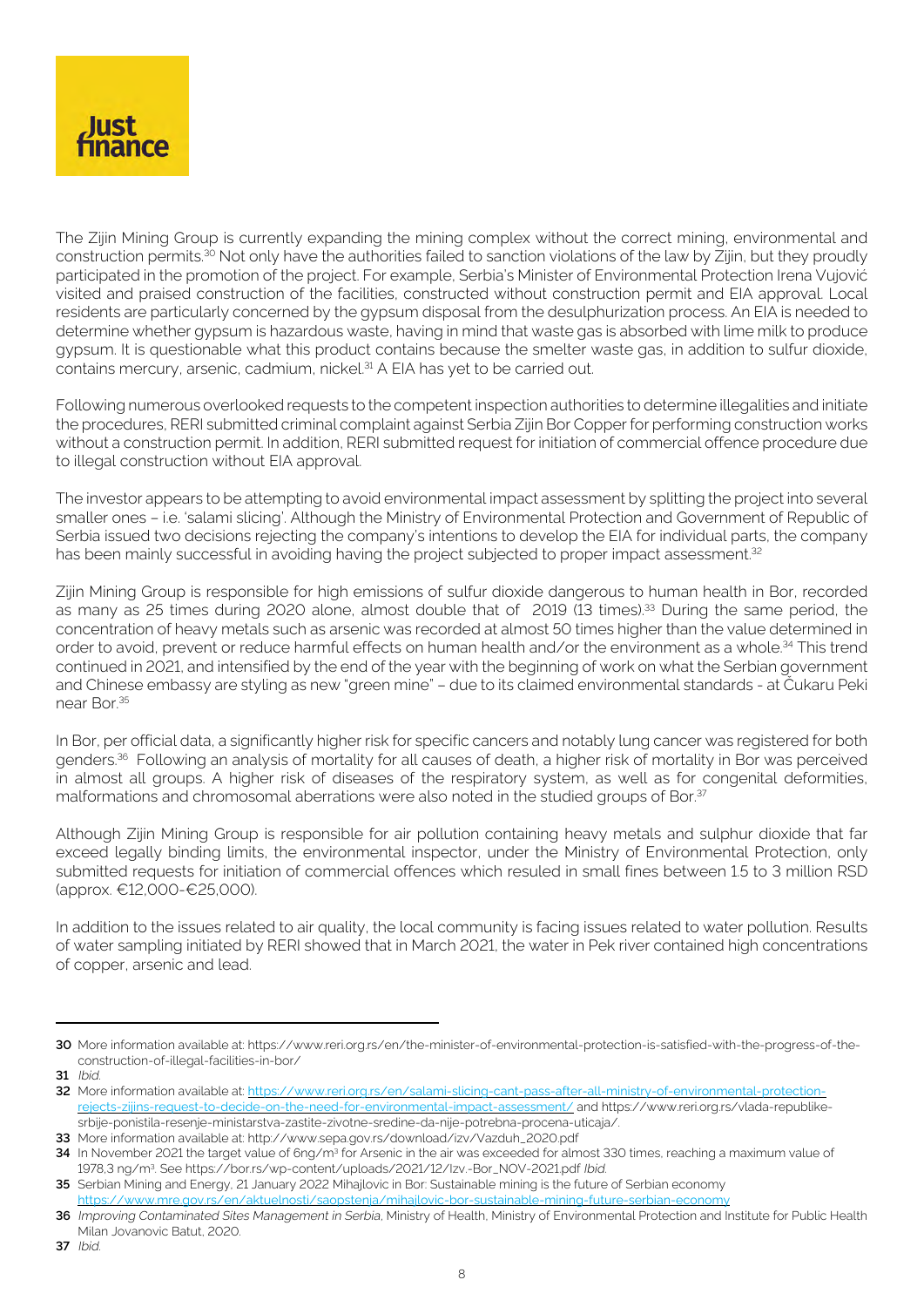

Although the state's evironmental inspector, after numerous requests, determined the irregularities, they did not initiate any criminal procedure.<sup>38</sup>

RERI filed two criminal complaints against the company and responsible persons within the company due to suspicion that they committed the crime of Environmental Pollution, by discharging mining and wastewater containing large amounts of heavy metals into the rivers Mali Pek and Pek and by emitting sulphur dioxide in the amounts dangerous to human health.<sup>39</sup>

According to the Integrated Pollution Prevention and Control Law the company, as a large polluter, had an obligation to obtain IPPC permit no later than 31 December 2020. Instead of enforcing the obligation, Serbian government decided to prolong the obligation for operators to obtain the permit until 31 December 2024.<sup>40</sup>

## **Hesteel Serbia Iron & Steel d.o.o. Beograd (former Železara Smederevo)**

HBIS Group Serbia Iron and Steel d.o.o. Beograd, a subsidiary of Chinese company HBIS Group Co., owns a steel factory and conducts business using a trade port on the Danube River in the city of Smederevo. Between 2003 and 2011 the factory was managed by US Company U.S. Steel Serbia, but from January 2012 the factory was returned to the Republic of Serbia. In April 2016 the factory was sold to HBIS Group.<sup>41</sup>

In November 2019, the Serbian Ombudsman, which investigates public complaints against government institutions, determined that the Inspectorate for Environmental Protection did not exercise its full legal powers to reduce air pollution, instead choosing only to charge the company with small fines.<sup>42</sup>

The EIA for the existing steelworks complex in Smederevo envisaged several air protection measures, including the establishment of two measuring stations at Radinac and Ralja. The Ombudsman concluded that as the measuring station in Radinac was not functioning, HBIS Group had not fulfilled its obligations regarding measurement, which should have been a priority to ensure that all environmental measures were met.<sup>43</sup> In the same recommendation, the Ombudsman determined that the Ministry of Environmental Protection had failed to determine whether the company had implemented measures from the latest EIA, especially obligations regarding air quality monitoring stations. Once it finally came into operation, Radinac caused Serbia's longest periods of air pollution recorded in 2020 - 148 days of excessive pollution.<sup>44</sup>

**<sup>38</sup>**  Letter of the Ministry of Environmental Protection no. 914-480-501-00014/2021-07 from 05 May 2021.

**<sup>39</sup>**  More information available at: https://www.reri.org.rs/en/reri-filed-criminal-charges-against-zijin-and-the-responsible-director-forenvironmental-pollution/

**<sup>40</sup>**  More information available at: https://www.reri.org.rs/en/government-of-republic-of-serbia-once-again-proposed-delay-in-applicationof-the-law-on-the-integrated-prevention-and-pollution-control/

**<sup>41</sup>**  The entire agreement is available on the website of the Ministry of Economy: http://www.privreda.gov.rs/wp-content/uploads/2016/04/ ASPA-FINAL-Asset-Sales-And-Purchase-Agreement-initialized\_1.pdf

**<sup>42</sup>** The locals complained to the Ombudsman stating that due to the work of this factory, they have not been able to live normally, that the facades of houses, fences and gates are covered with dust every day, which they breathe, and requested that the factory be required to install adequate filters, as well as the construction of measuring stations in the surrounding villages (p2 of the Recommendation of the Ombudsman No. 13-22-3212/18 from 04 November 2019).

**<sup>43</sup>**  The Recommendation of the Ombudsman No. 13-22-3212/18 from 04 November 2019.

**<sup>44</sup>**  More information available at: [http://www.sepa.gov.rs/download/izv/Vazduh\\_2020.pdf](http://www.sepa.gov.rs/download/izv/Vazduh_2020.pdf)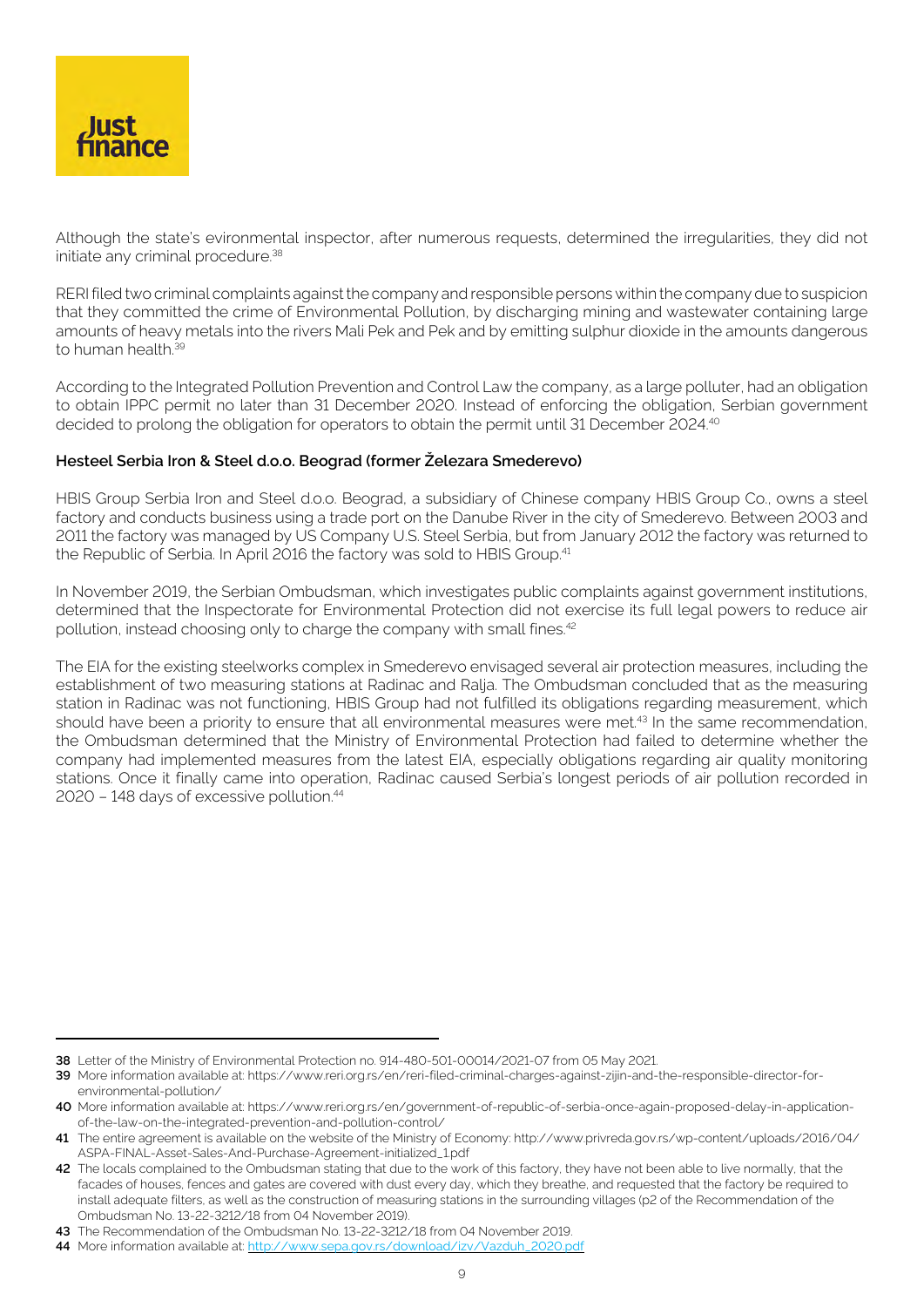

HBIS Group is failing to measure air quality in accordance with the national legislation and prescribed standardization, according to the reports provided by the Serbian Environmental Protection Agency.45 In addition, the company does not have measuring plans developed in accordance with the law for the years 2018, 2019 or 2020 and does not submit regular emission reports.<sup>46</sup>

According to Serbia's Integrated Pollution Prevention and Control Law, the company, as a large polluter, had an obligation to obtain an IPPC permit no later than 31 December 2020. Instead of enforcing the obligation, the Serbian government decided to defer the obligation for operators to obtain the permit until 31 December 2024.

# **III FREE ACCESS TO INFORMATION**

In May 2021, Serbia's Ministry of Public Administration and Local Self-Government announced the public consultation on the Draft Amendments to the Law on Access to Information.<sup>47</sup> The proposed amendments provided for the serious breach of the Aarhus Convention and already established free access to information practices and principles. However, the Ministry proposed to widen the space for denying access to information requests providing highly discretional powers to the authorities, which could result in significant limitations in accessing information.

The public debate on the draft law was never organized.<sup>48</sup> Nevertheless, after serious pressure, mainly coming from civil society, the final version of the Law on Access to Information (Official Gazette of the Republic of Serbia, nos. 120/04, 54/07, 104/09, 36/10, and 105/21) ("**Law on Access to Information**") was considerably less harmful than was initially proposed. However, the final version of the Law on Access to Information did not eliminate the prohibition on filing a complaint to the Commissioner, in cases where information is denied by the Government, the National Assembly, the President, the Supreme Court, the Constitutional Court, or the Republic of Serbia's Public Prosecutor's Office. Au contraire, the law expanded the authorities that are above the jurisdiction of the Commissioner, by adding the National Bank of Serbia to the list of privileged authorities. In these cases, it is possible to initiate only administrative disputes, which in practice can last for years.<sup>49</sup>

This is of particular importance regarding the impossibility to initiate the procedure before the Commissioner against the Government of the Republic of Serbia. It is increasingly common for the Government to avoid providing information of public importance by failing to respond to requests, while only sporadically providing information once the procedure before the Administrative Court has been initiated. This is most common when the requested information is linked to projects declared to be of national interest.

**<sup>45</sup>** Reports provided by the Serbian Environmental Protection Agency - Report no. 20-06-675 from 30.04.2020, Report no. 20-06-1765 from 12.10.2020, Report no. 20-06-1725 from 05.10.2020, Report no. 20-06-1079 from 06.07.2020, Report no. 20-06-1081 from 06.07.2020, Report no. 20-06-1764 from 12.10.2020, Report no. 20-06-1709 from 30.09.2020, Report no. 20-06-1125 from 14.07.2020, Report no. 20- 06-2018 from 20.11.2020, Report no. 20-06-1939 from 04.11.2020, Report no. 20-06-1507 from 21.09.2020, Report no. 20-06-636 from 10.04.2020, Report no. 20-06-1057 from 02.07.2020, Report no. 20-06-1962 from 09.11.2020, Report no. 20-06-1079/1 from 06.07.2020, Report no. 20-06-1769 from 13.10.2020, Report no. 20-06-1837 from 20.10.2020, Report no. 20-06-1058 from 02.07.2020 and Letter from the Ministry of Environmental Protection no. 011-0-896/2020 from 07.09.2020.

**<sup>46</sup>**  Ibid.

**<sup>47</sup>**  More information available on the website: http://mduls.gov.rs/javne-rasprave-i-konsultacije/javna-rasprava-o-nacrtu-zakona-oizmenama-i-dopunama-zakona-o-slobodnom-pristupu-informacijama-od-javnog-znacaja/, 10.12.2021.

**<sup>48</sup>** Instead, the group of CSOs gathered in the Coalition for free access to information organized so called "shadow" public consultations. Although other representatives of public authorities were invited, only Commissioner for Information of Public Importance participated in the event. More information available on the website: https://spikoalicija.rs/izmene-zakona-o-slobodnom-prustupu-informacijama-stiteorgane-vlast/, 09.12.2021.

**<sup>49</sup>** The procedure before Administrative court could last up to two years from our practical experience although according to the Article 27 of the Law on Access to Information the administrative dispute initiated related to exercise of access to information request is considered urgent. For example, RERI submitted FOI requests to the government on 15 May 2020.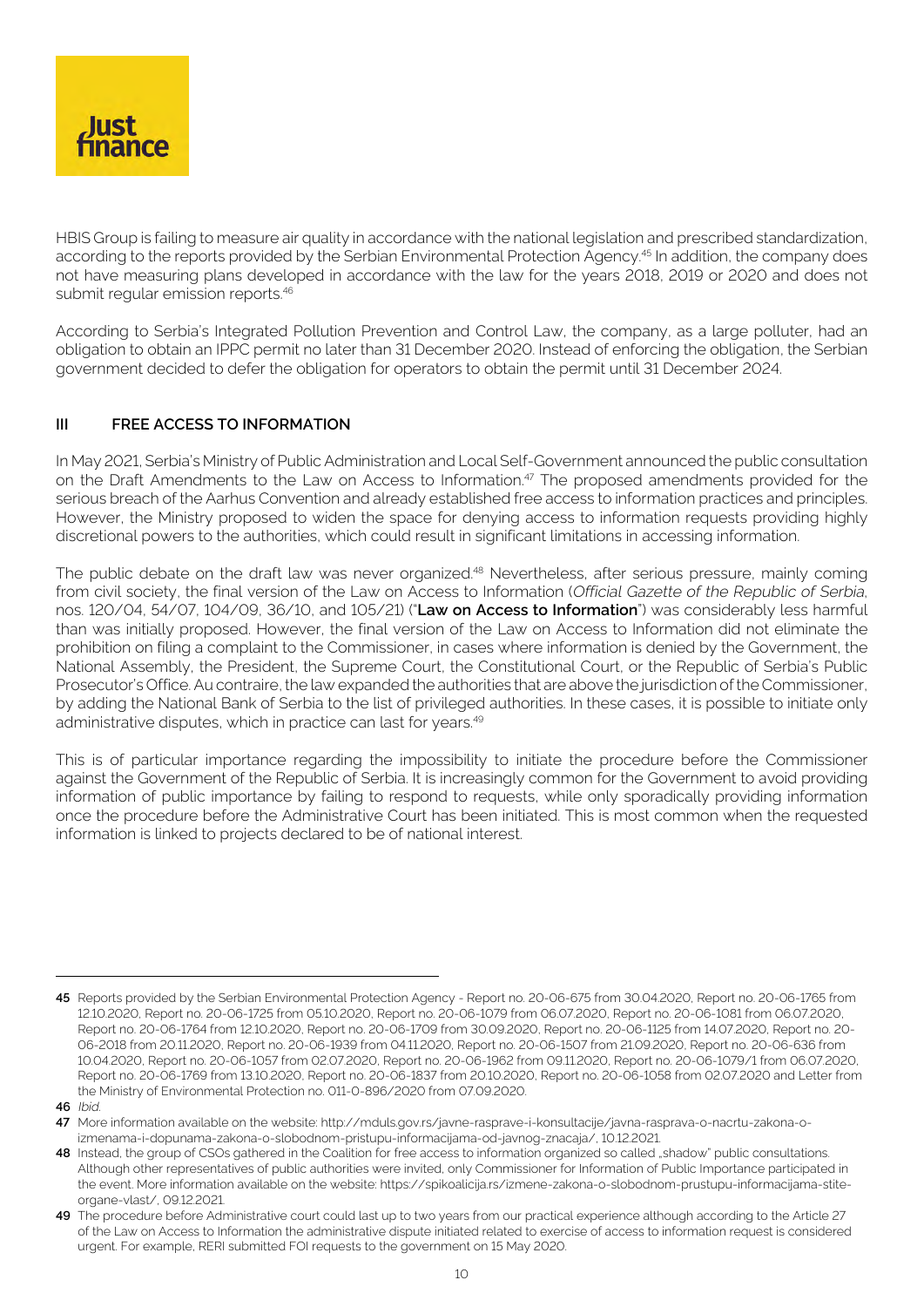

RERI submitted a FOI request to the Government of the Republic of Serbia on the 6<sup>th</sup> of August 2021 requesting the documentation containing information on which projects were declared by the Government to be projects of national interest for the Republic of Serbia in the period from 1st of January 2012 until the receipt of the FOI request. Since the Government did not provide information within the prescribed time frame, RERI submitted an additional request on 16 September 2021. The government also failed to act upon the additional request; as consequence on 25th of October 2021 RERI submitted the claim to the Administrative Court. To date the court has not decided upon RERI's claim.

#### **Legal deadlines**

Under normal circumstances, authorities are required, under the Law on Access to Information, to provide information within 15 days of having received a request. However, it has become the norm for authorities to interpret requests using the extraordinary legal deadline of 40 days. This is reserved for requests that the public authority has a justified reason for which it cannot act within the regular timeframe. However, during the COVID 19 pandemic the authorities are, as a rule, invoking a 40 days deadline, by calling upon the exceptional circumstances caused by the pandemic, without providing any proof or causal connection.

RERI submitted a FOI request to the Ministry of Environmental Protection on the 1<sup>st</sup> of September 2021, requesting information related to the environmental impact assessment transboundary consultations for the project of construction of TPP Ugljevik 3 in Bosnia and Herzegovina. The Ministry of Environmental Protection informed RERI on the 14<sup>th</sup> of September 2021 of the prolongation of the deadline (40 days), although they did not provide any reason and/or evidence for the prolongation.

#### **Administrative silence**

It is increasingly common for FOI requests to be unanswered by the Serbian authorities. According to the Law on Access to Information, the applicant is entitled to first submit a complaint to the Commissioner if a public authority fails to respond to a request within the statutory time limit. If a higher government authority fails to respond to a FOI request then the applicant is entitled to file a claim before the Administrative Court. This represents a legal barrier because the government has, so far, only acted on FOI requests submitted by RERI following claims to the Administrative Court. The procedure before the court further prolongs the process of obtaining information, especially bearing in mind the efficiency of the judiciary in Serbia.

RERI submitted FOI requests to the Serbian government on 15<sup>th</sup> of May 2020 and 24<sup>th</sup> of June 2020, seeking access to the government's conclusion that the Tire Factory Construction Project of the Investor "Shangdong Linglong Tire Co. Ltd" would be designated a project of national interest. After submission of the claim to the Administrative Court, the government requested further specification of the request, claiming that it was not precise enough. This is despite RERI, in its original request, stipulated the date of issuing, the number of the document, the date of the government session, the name of the investor, and the location, as well as the subject of the information.<sup>50</sup> To date the Court has not decided upon RERI's claim.

**<sup>50</sup>**  Letter of the Ministry of Environmental Protection no. 914-480-501-00014/2021-07 from 05 May 2021.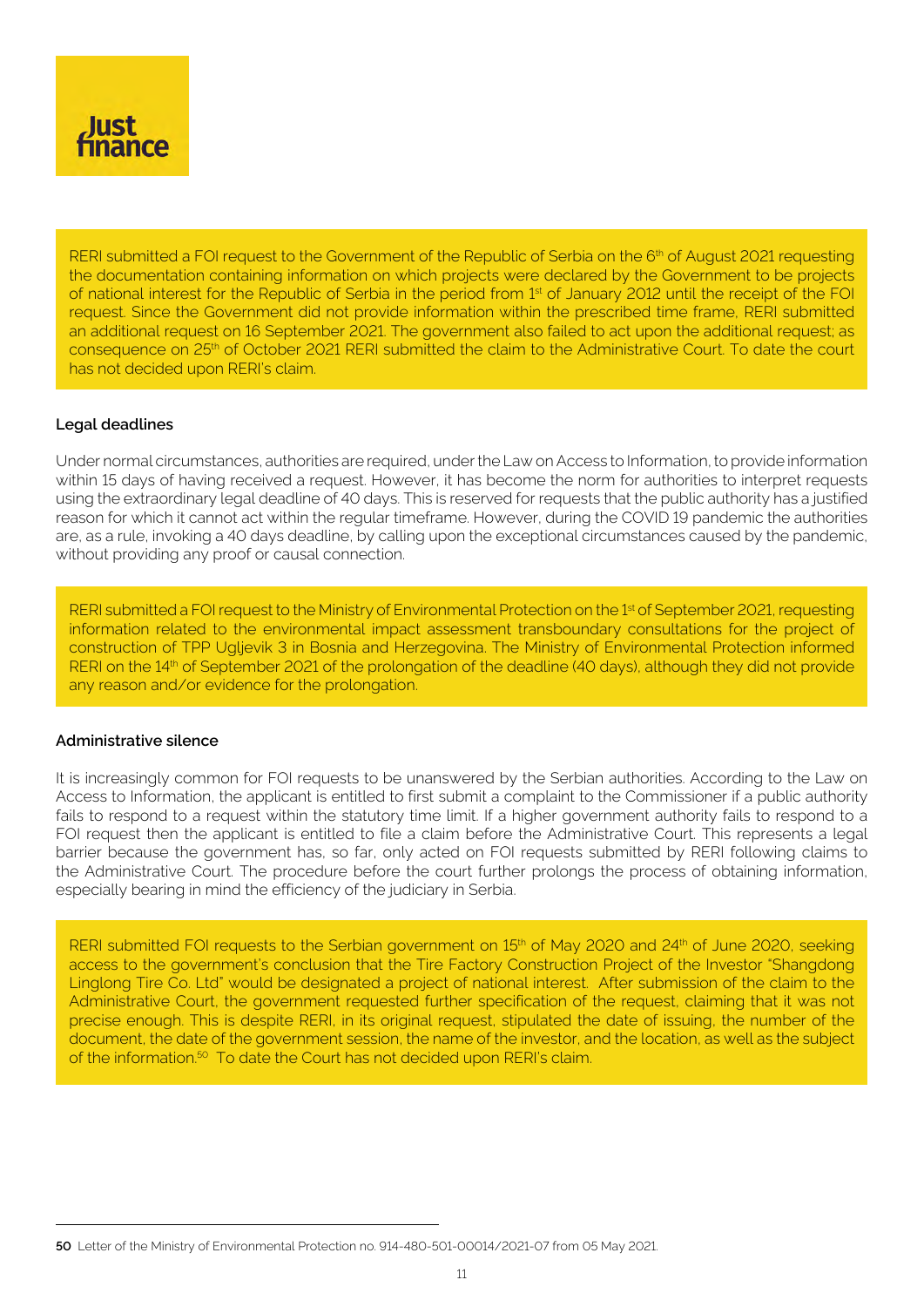

RERI submitted a request for initiating an extraordinary inspection on 2<sup>nd</sup> of April 2021 against Serbian Zijn Copper Doo Bor, to determine whether the operator, during the exploitation and processing of ores in mining and flotation facilities, exceeded the emission limit values in water. The acting inspector submitted a notification informing RERI of the measures taken by the company in order to comply with the legislation, but never shared any of the documents from the inspection surveillance procedure.<sup>51</sup> In order to obtain those data, RERI submitted a FOI request to the Ministry of Environmental Protection on 9<sup>th</sup> of July 2021. When the Ministry did not provide the requested information, RERI submitted a complaint to the Commissioner on 6<sup>th</sup> of December 2021. To date, the Ministry has not acted upon this request.

#### **Denial of access to information**

There are five reasons why the public authorities may deny FOI requests according to the Law on Access to Information: 1) life, health, and safety of a person; 2) judiciary; 3) national defense, national and public safety; 4) national economic welfare and 5) classified information (state, official, trade secret etc.). New amendments to the Law (effective from February 2022) added two additional reasons to the above list: 1) intellectual or industrial property, protection of artistic, cultural, and natural resources; 2) the environment. In addition, there is a general clause stipulating that the FOI request may be limited to prevent a serious violation of an overriding interest based on the Constitution or law (e.g. rights of privacy).

Public companies, such as Serbia's state-owned electricity power company, Elektroprivreda Srbije (EPS), often reject FOI requests, calling upon the exemption provided under the Law on Access to Information, which stipulates that making available the information or document "may impede the achievement of justified economic interests of the public company" as well as "that requested information are being considered trade secrets." RERI obtained, through access to information procedure, the internal act of EPS - Decision on Trade Secrets (issued in 2015), which declared as a trade secret all data related to coal production and balance, as well as all data related to electricity production. In practice, that means that EPS declared all data related to the company's operations secret, contrary to the applicable regulations. It is worth reminding that EPS is fully financed by the public budget, so it is in the greater interest of citizens to know how these public funds are spent. However, it is almost impossible to obtain any data from EPS, despite several decisions of the Commissioner pointing out the illegality of rejecting RERI's requests for access to information of public importance.

By excluding the right of access to information, the authorities are not providing evidence (burden of proof is always on the public authority) that there is a regulation or official act that stipulates that requested information is a trade secret, or that the economic interests of the public company outweigh the interests of the public to know (the conditions must be met cumulatively).<sup>52</sup>

Finally, Serbia's public authorities often do not react either upon request of the Commissioner or its decision and opt for paying fines instead of providing information to the interested public. This practically enables public money to flow from one budgetary line to another.

**<sup>51</sup>** Letter of the Government of the RS 61 no. 07-3980/2020 from 27 July 2020.

**<sup>52</sup>** According to Article 4 of the Law on Access to Information, the justified public interest to know shall be deemed to exist whenever information held by a public authority concerns a threat to, or protection of, public health and the environment, while regarding other information held by a public authority, it shall be deemed that justified public interest to know exists unless the public authority concerned proves otherwise.